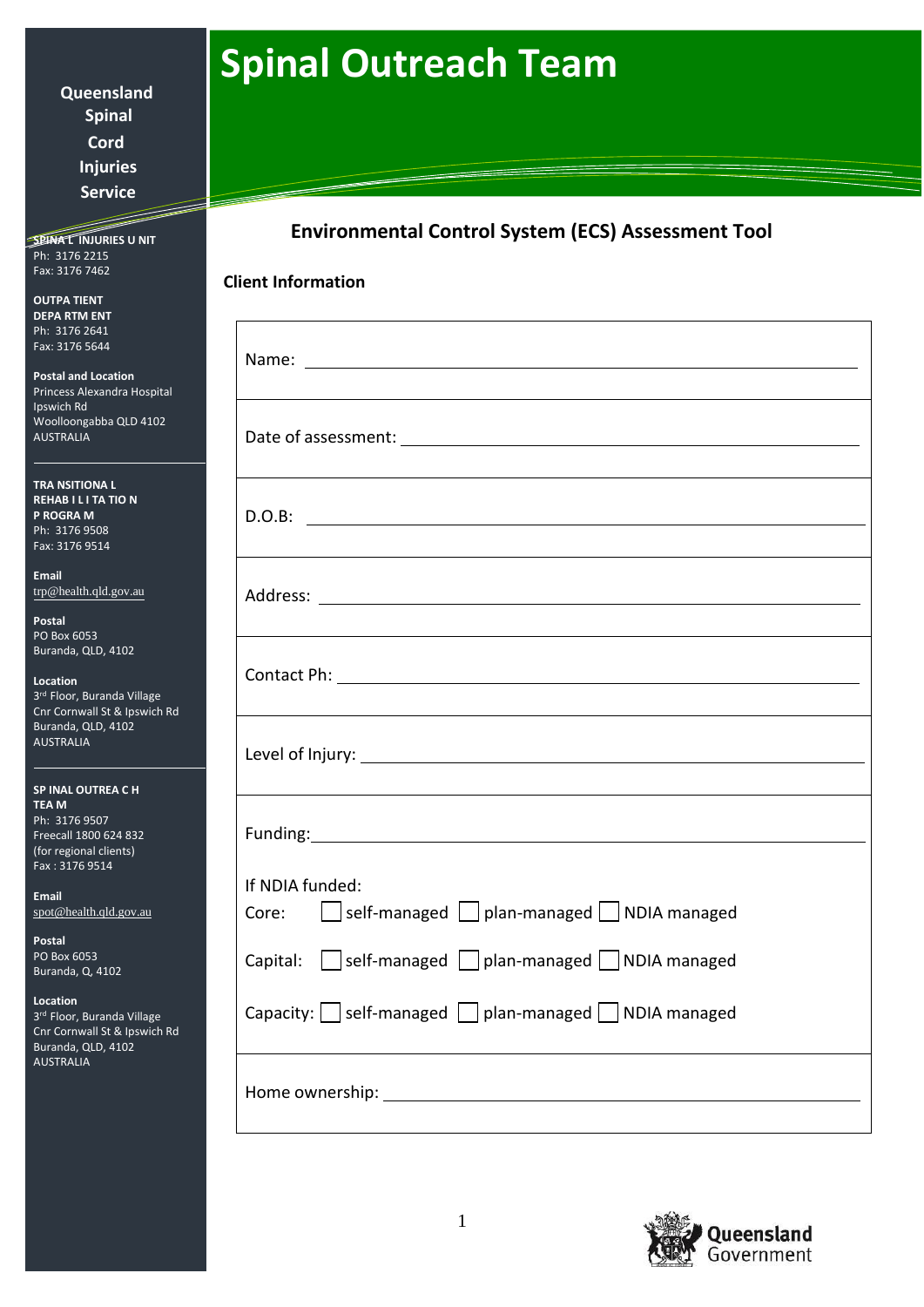|                                                                                                     | <b>Reason for referral</b>                                                                                                                                                                                                                                                                                                        |  |  |
|-----------------------------------------------------------------------------------------------------|-----------------------------------------------------------------------------------------------------------------------------------------------------------------------------------------------------------------------------------------------------------------------------------------------------------------------------------|--|--|
| Describe client's goals for ECS<br>Short-term<br>Long-term<br>What would you like to try and or do? |                                                                                                                                                                                                                                                                                                                                   |  |  |
|                                                                                                     | <b>Experience</b>                                                                                                                                                                                                                                                                                                                 |  |  |
| ٠<br>$\bullet$<br>$\bullet$<br>$\bullet$                                                            | Describe Tech familiarity pre-injury<br>What have you previously enjoyed?<br>Current ECS usage - what are you currently doing?<br>Outcome of any previous trials (LifeTec, SIU) What did<br>you like/ dislike?<br>General comfort & confidence with mainstream<br>technology<br>Psychological readiness for and acceptance of ECS |  |  |

| <b>Functional Assessment</b>                                                                                                                                                                                                                                                                                                    |  |  |
|---------------------------------------------------------------------------------------------------------------------------------------------------------------------------------------------------------------------------------------------------------------------------------------------------------------------------------|--|--|
| Describe client's functional abilities<br>UL, hand dominance, ROM<br>Head, neck and chin function<br>$\bullet$<br>Voice - volume, clarity, endurance<br>$\bullet$<br>Spasm, pain, fatigue<br>٠<br>Splints - type, regime<br>$\bullet$<br>Sitting tolerance & postural considerations<br>٠<br>Mobility, LL function<br>$\bullet$ |  |  |
| Cognitive function, learning, memory<br>Visual function                                                                                                                                                                                                                                                                         |  |  |

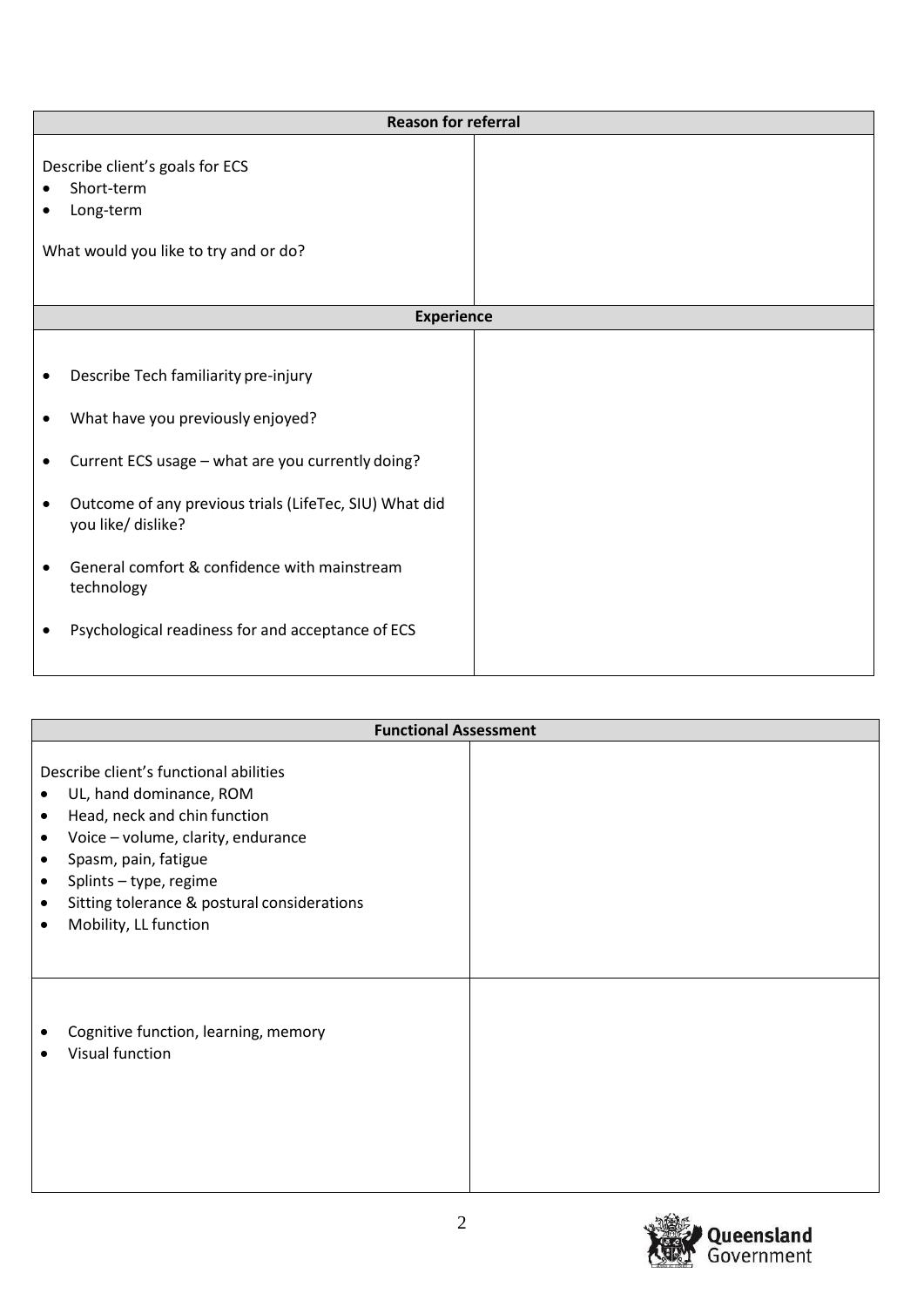| Describe client's functional ability when using their primary<br>mean of mobility<br>Include ability to access switch, keyboard, smart<br>$\bullet$<br>phone, tablet, power chair controller, standard<br>remotes (if known)<br><b>INCLUDE PHOTOS AND VIDEOS IF POSSIBLE</b>                                                                    |  |
|-------------------------------------------------------------------------------------------------------------------------------------------------------------------------------------------------------------------------------------------------------------------------------------------------------------------------------------------------|--|
| Describe client's functional ability when lying in bed<br>Include ability to access switch, keyboard, smart<br>$\bullet$<br>phone, tablet, power chair controller, standard<br>remotes (if known)<br><b>INCLUDE PHOTOS AND VIDEOS IF POSSIBLE</b><br>$\bullet$                                                                                  |  |
| Living situation & Social participation                                                                                                                                                                                                                                                                                                         |  |
| Who does client live with?<br>٠<br>What informal supports are available?<br>٠<br>What formal supports are in place: List carer hours<br>٠<br>What is a typical daily routine including when formal<br>$\bullet$<br>care present/not present?<br>Social communication: with whom and preferred<br>٠<br>method phone/text/email/facetime/whatsapp |  |

| <b>Existing Equipment</b>                                                                                                                                                                                                                                                   |  |  |
|-----------------------------------------------------------------------------------------------------------------------------------------------------------------------------------------------------------------------------------------------------------------------------|--|--|
| Power chair<br>Make/model<br>$\bullet$<br>Controller type/operating system<br>$\bullet$<br>Postural support considerations<br>$\bullet$<br>Electric bed<br>Size, brand<br>$\bullet$<br>Overbed table in situ?<br>Mounting - any existing mounting in place on chair or bed? |  |  |

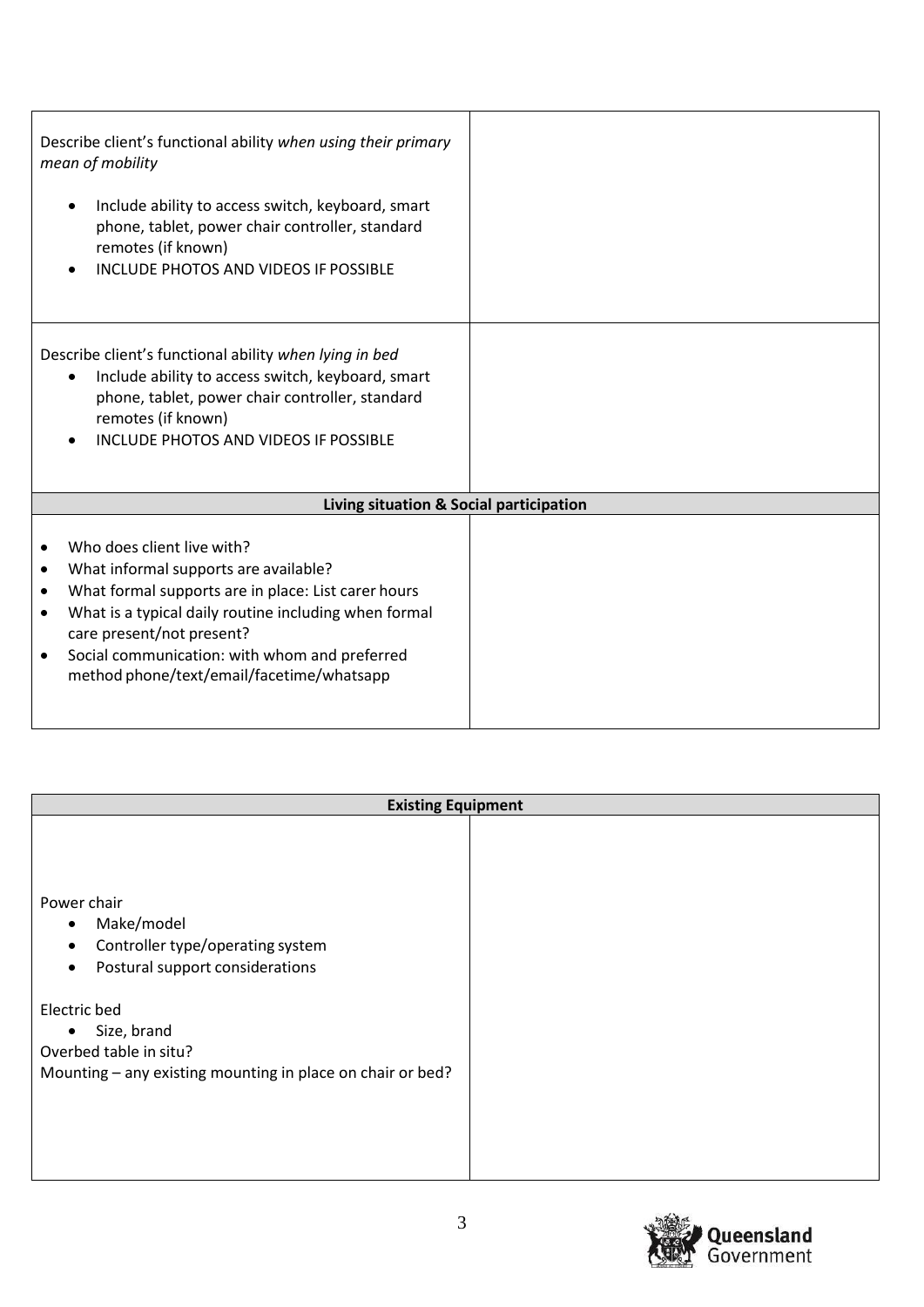| <b>Existing technology devices</b>                                                                                                                                                                                                                 |  |  |
|----------------------------------------------------------------------------------------------------------------------------------------------------------------------------------------------------------------------------------------------------|--|--|
| Does client have (or plan to purchase) any<br>Pre-existing technology e.g. phone, tablet, computer or<br>Home automation devices that are already in place that<br>٠<br>can be integrated?<br>Other links such as gaming consoles/intercom/cameras |  |  |
| <b>Trial recommendations and requests</b>                                                                                                                                                                                                          |  |  |
| How would the client like to operate the ECS?<br>Direct touch without other aid<br>Direct touch with switch/ scanning<br>Voice<br>Mouth<br>Chin<br>Head<br>Other                                                                                   |  |  |

**Notes**

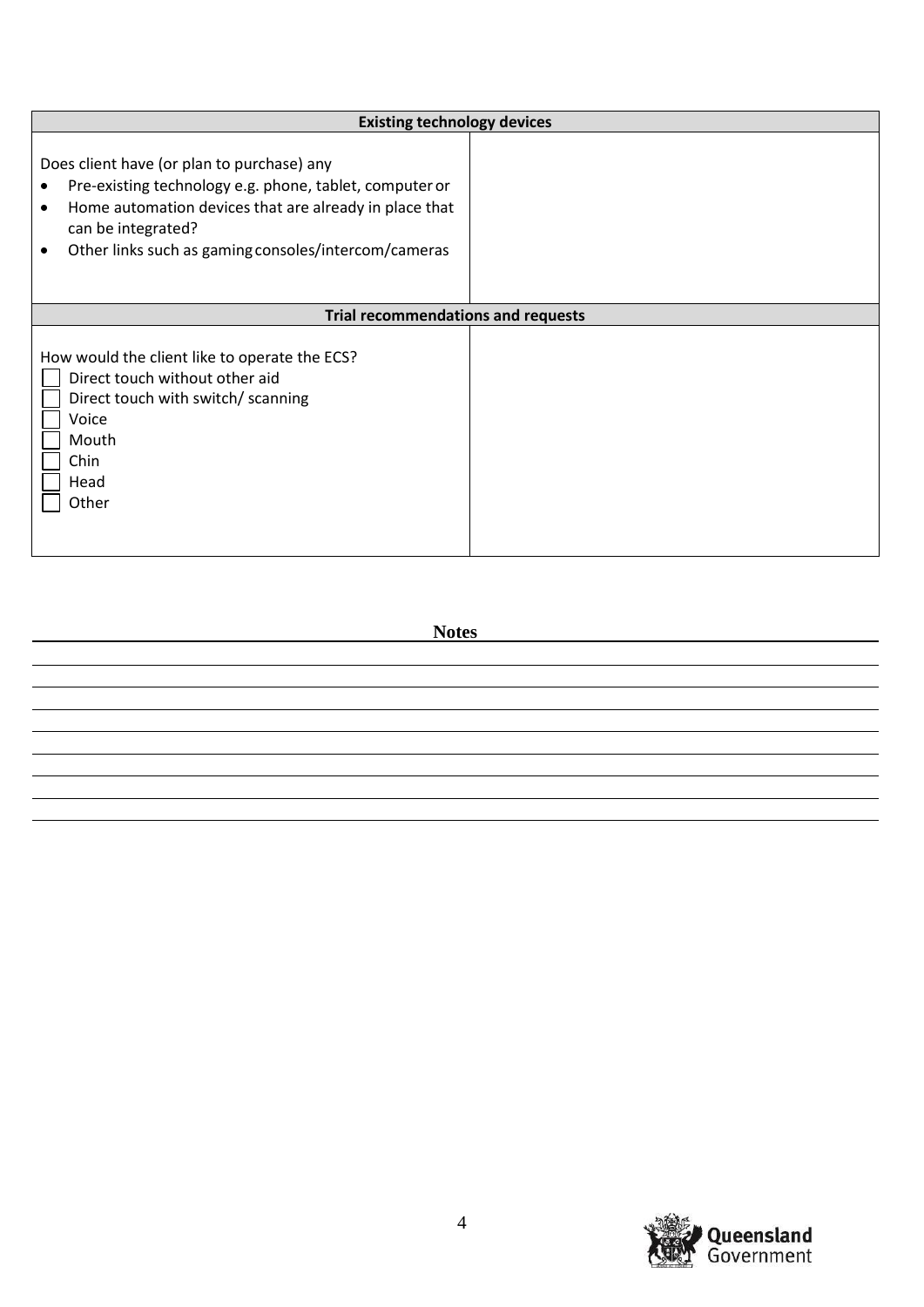## **Access Checklist**

Use this checklist to have a conversation with the client about what devices or appliances they would like to access/control and how. Ask the following style questions;

- Do you need to access this device? Or are you happy for a carer/family member to do this for you?
- If you would like to access this device, can you use the regular remote or switch, perhaps with the assistance of an aid e.g. splint? Or do you require an ECS?
- For appliances requiring an ECS for access, record all information available about the device or appliance and number of devices or appliances (e.g. brand of TV, 3 TVs in house. Lights – need access to down lights in bedroom, but not in kitchen).
- Repeat these questions for the two outlined scenarios: "when you are in your chair" and "when you are in your bed"

| Devices / Appliances                                         | From chair                                                                 | From bed                                                                          | Record details:<br>Location, make, model<br>and number of |
|--------------------------------------------------------------|----------------------------------------------------------------------------|-----------------------------------------------------------------------------------|-----------------------------------------------------------|
|                                                              | <b>Entertainment</b>                                                       |                                                                                   |                                                           |
| TV <sub>1</sub><br>(+ Foxtel, Stan, Netflix etc)             | Don't need to access<br>Can use regular method (+/- an<br>aid)<br>Need ECS | Don't need to access<br>Can use regular<br>method $+/-$ an aid<br>Need ECS        |                                                           |
| TV <sub>2</sub><br>(+ Foxtel, Stan, Netflix etc)             | Don't need to access<br>Can use regular method (+/- an<br>aid)<br>Need ECS | Don't need to access<br>Can use regular<br>method (+/- an aid)<br>Need ECS        |                                                           |
| <b>DVD</b>                                                   | Don't need to access<br>Can use regular method (+/- an<br>aid)<br>Need ECS | Don't need to access<br>Can use regular<br>method (+/- an aid)<br>Need ECS        |                                                           |
| Music e.g.<br>Stereo, CD,<br>Bluetooth speaker/<br>headphone | Don't need to access<br>Can use regular method (+/- an<br>aid)<br>Need ECS | Don't need to access<br>Can use regular<br>method (+/- an aid)<br>Need ECS        |                                                           |
|                                                              | <b>Home access</b>                                                         |                                                                                   |                                                           |
| Automatic doors                                              | Don't need to access<br>Can use regular method (+/- an<br>aid)<br>Need ECS | Don't need to access<br>Can use regular<br>method (+/- an aid)<br>Need ECS        |                                                           |
| Home security / cameras                                      | Don't need to access<br>Can use regular method (+/- an<br>aid)<br>Need ECS | Don't need to access<br>Can use regular<br>method (+/- an aid)<br>Need ECS        |                                                           |
| Home garage                                                  | Don't need to access<br>Can use regular method (+/- an<br>aid)<br>Need ECS | Don't need to access<br>Can use regular<br>method (+/- an aid)<br><b>Need ECS</b> |                                                           |

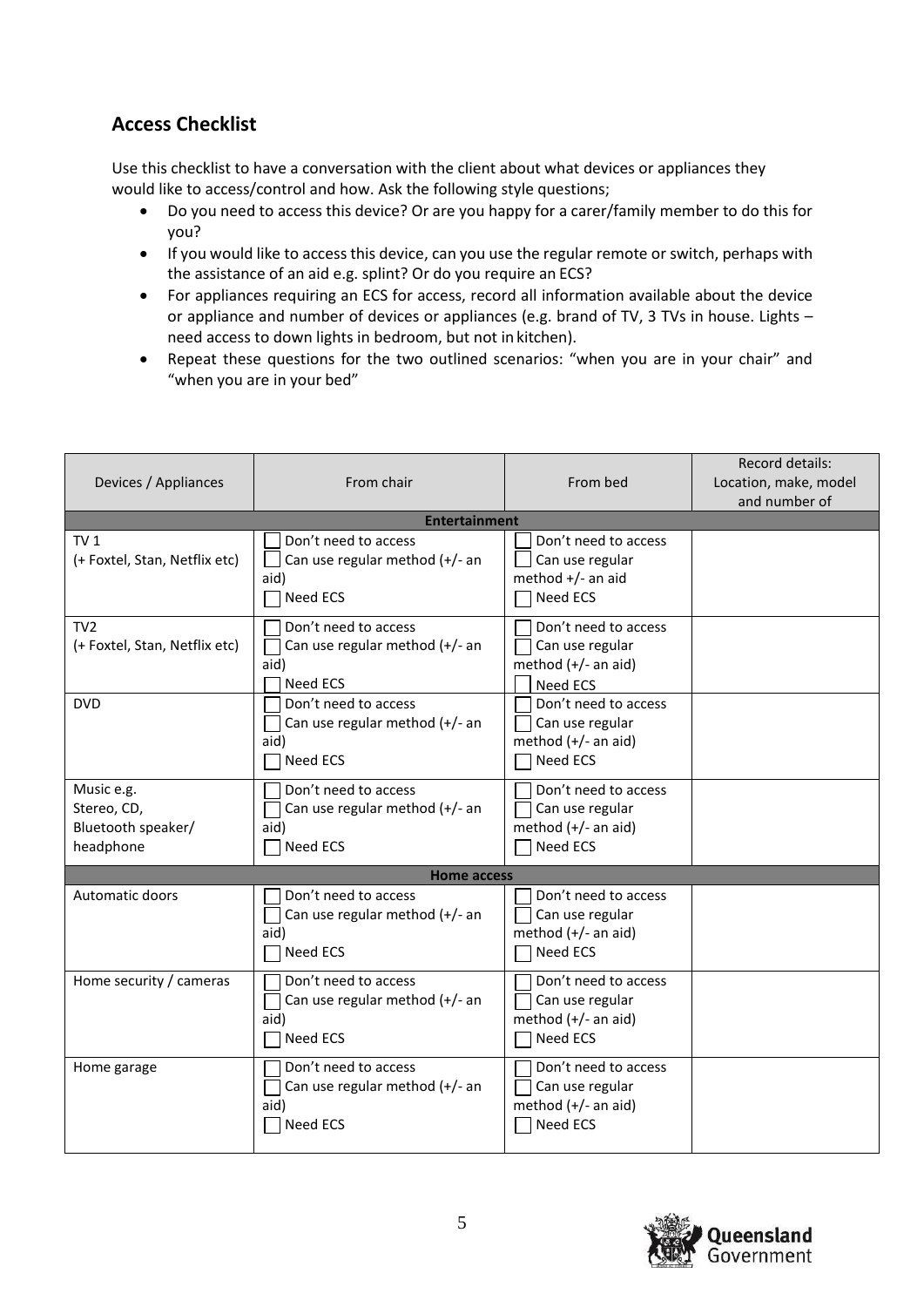| Devices / Appliances       | From chair                                                                        | From bed                                                                            | Record details:<br>Location, make, model<br>and number of |
|----------------------------|-----------------------------------------------------------------------------------|-------------------------------------------------------------------------------------|-----------------------------------------------------------|
|                            | <b>Positioning</b>                                                                |                                                                                     |                                                           |
| <b>Bed electronics</b>     | Don't need to access<br>Can use regular method (+/- an<br>aid)<br><b>Need ECS</b> | Don't need to access<br>Can use regular<br>method $(+/-$ an aid)<br>Need ECS        |                                                           |
|                            | <b>Communication</b>                                                              |                                                                                     |                                                           |
| Landline phone             | Don't need to access<br>Can use regular method (+/- an<br>aid)<br>Need ECS        | Don't need to access<br>Can use regular<br>method $(+/-$ an aid)<br>Need ECS        |                                                           |
| <b>Emergency Call</b>      | Don't need to access<br>Can use regular method (+/- an<br>aid)<br>$\neg$ Need ECS | Don't need to access<br>Can use regular<br>method $(+/-$ an aid)<br>Need ECS        |                                                           |
|                            | <b>Lighting</b>                                                                   |                                                                                     |                                                           |
| Lights1 $-$ (installed)    | Don't need to access<br>Can use regular method (+/- an<br>aid)<br><b>Need ECS</b> | Don't need to access<br>Can use regular<br>method $(+/-$ an aid)<br>Need ECS        |                                                           |
| Lights $2 - (instead)$     | Don't need to access<br>Can use regular method (+/- an<br>aid)<br>Need ECS        | Don't need to access<br>Can use regular<br>method $(+/-$ an aid)<br>Need ECS        |                                                           |
| Lamps (plug in)            | Don't need to access<br>Can use regular method (+/- an<br>aid)<br>Need ECS        | Don't need to access<br>Can use regular<br>method $(+/-$ an aid)<br>Need ECS        |                                                           |
| Powered blinds or curtains | Don't need to access<br>Can use regular method (+/- an<br>aid)<br>$\Box$ Need ECS | Don't need to access<br>Can use regular<br>method $(+/-$ an aid)<br>$\Box$ Need ECS |                                                           |
|                            | <b>Temperature regulation</b>                                                     |                                                                                     |                                                           |
| Air-conditioning           | Don't need to access<br>Can use regular method (+/- an<br>aid)<br>Need ECS        | Don't need to access<br>Can use regular<br>method (+/- an aid)<br>Need ECS          | ducted<br>Split system                                    |
| Ceiling fans               | Don't need to access<br>Can use regular method (+/- an<br>aid)<br>Need ECS        | Don't need to access<br>Can use regular<br>method (+/- an aid)<br>Need ECS          |                                                           |
| Portable standing fan      | Don't need to access<br>Can use regular method (+/- an<br>aid)<br>Need ECS        | Don't need to access<br>Can use regular<br>method (+/- an aid)<br>Need ECS          |                                                           |

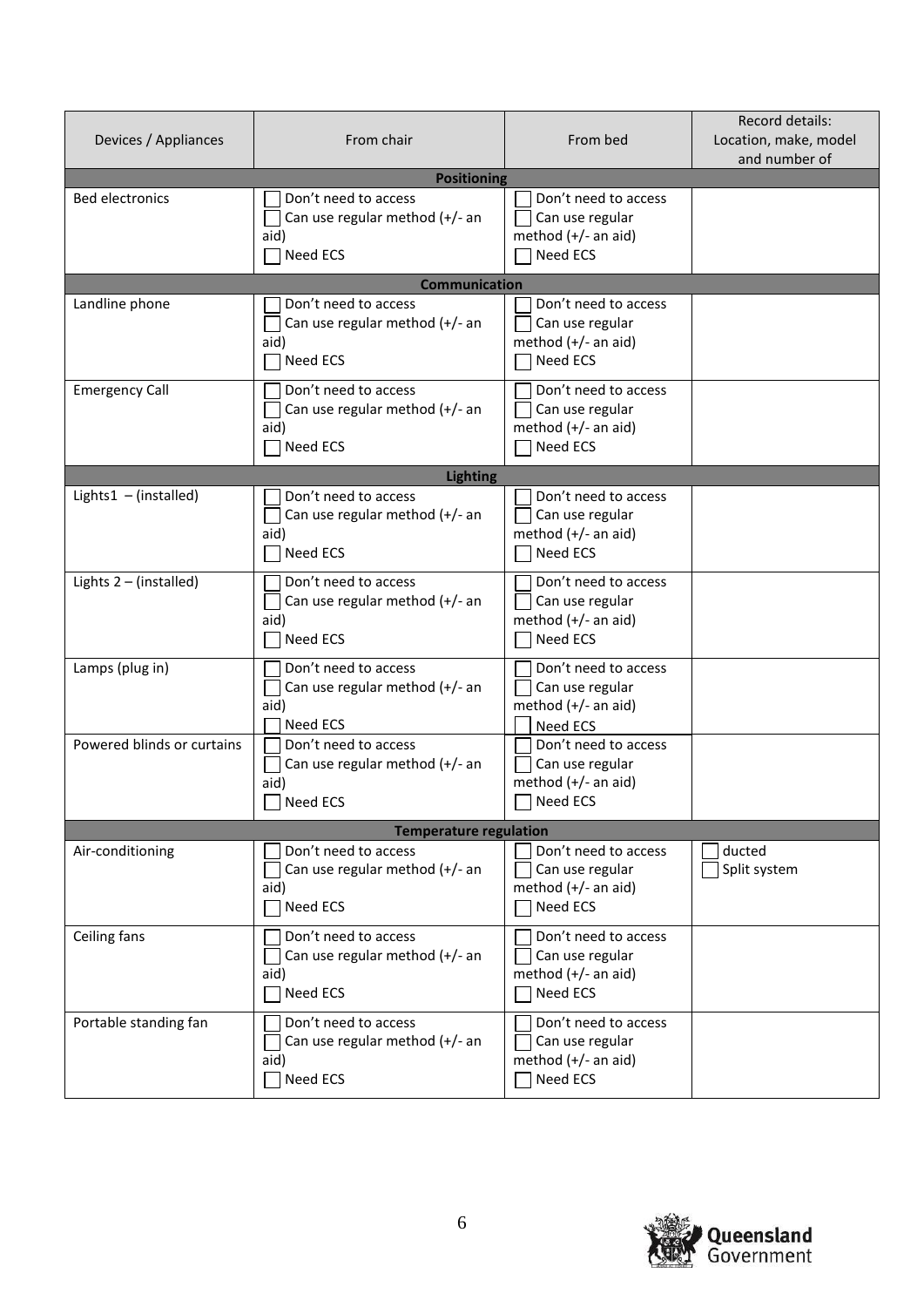| Devices / Appliances                 | From chair                                                                        | From bed                                                                          | Record details:<br>Location, make, model<br>and number of |
|--------------------------------------|-----------------------------------------------------------------------------------|-----------------------------------------------------------------------------------|-----------------------------------------------------------|
|                                      | <b>Technology</b>                                                                 |                                                                                   |                                                           |
| Mobile Phone                         | Don't need to access<br>Can use regular method (+/- an<br>aid)<br>Need ECS        | Don't need to access<br>Can use regular<br>method (+/- an aid)<br>Need ECS        |                                                           |
| Tablet                               | Don't need to access<br>Can use regular method (+/- an<br>aid)<br><b>Need ECS</b> | Don't need to access<br>Can use regular<br>method (+/- an aid)<br><b>Need ECS</b> |                                                           |
| Computer / laptop                    | Don't need to access<br>Can use regular method (+/- an<br>aid)<br>Need ECS        | Don't need to access<br>Can use regular<br>method (+/- an aid)<br>Need ECS        |                                                           |
|                                      | <b>Other</b>                                                                      |                                                                                   |                                                           |
| Other appliances<br>Eg. Robot vacuum | Don't need to access<br>Can use regular method (+/- an<br>aid)<br>Need ECS        | Don't need to access<br>Can use regular<br>method (+/- an aid)<br>Need ECS        |                                                           |
| Other                                |                                                                                   |                                                                                   |                                                           |

**Notes**